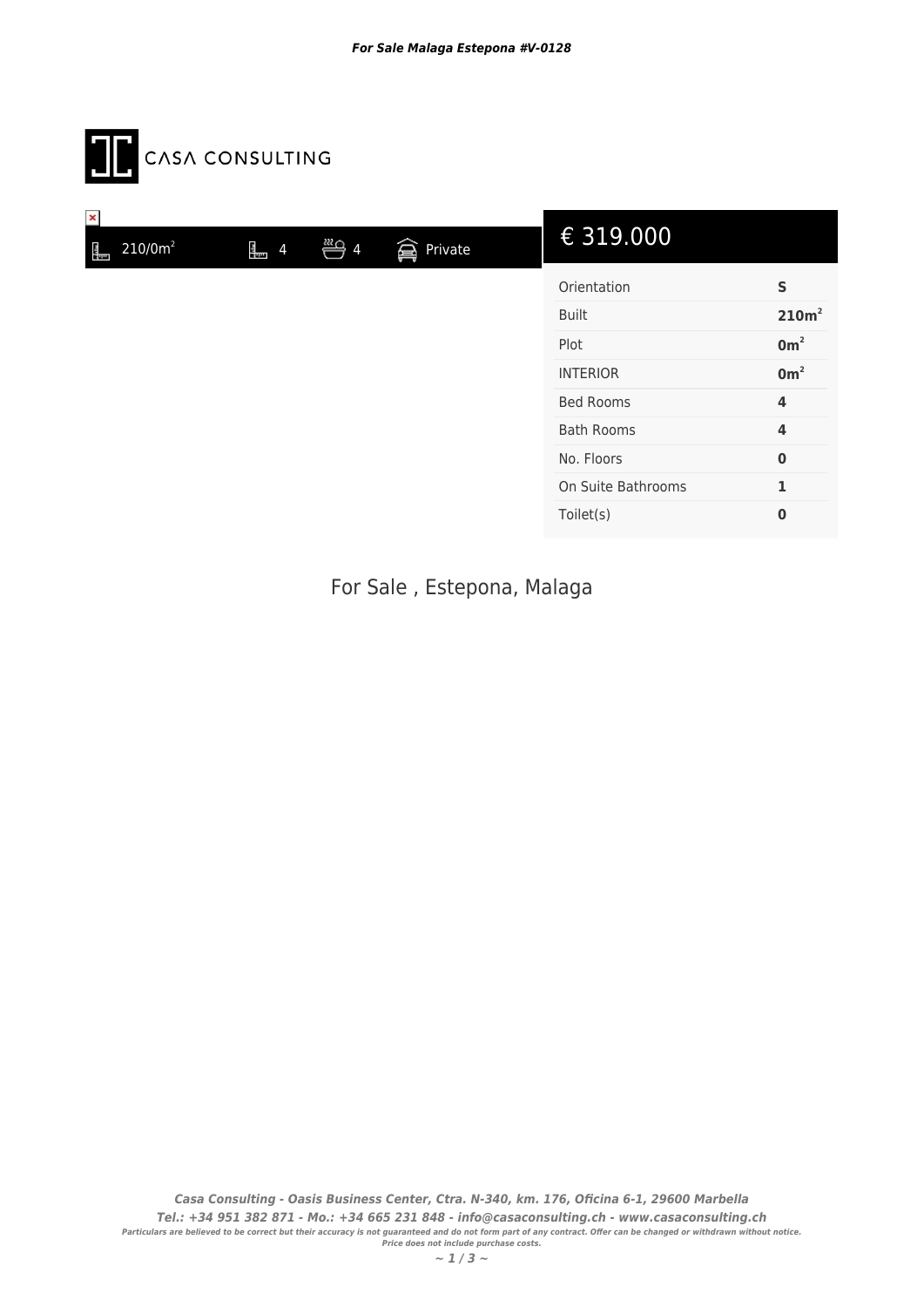## Property Options and Features

- ✓ Dining room ✓ Fully fitted kitchen ✓ Kitchen equipped ✓ Living room ✓ Mountain view ✓ Panoramic view ✓ Pool view
- ✓ Urban view